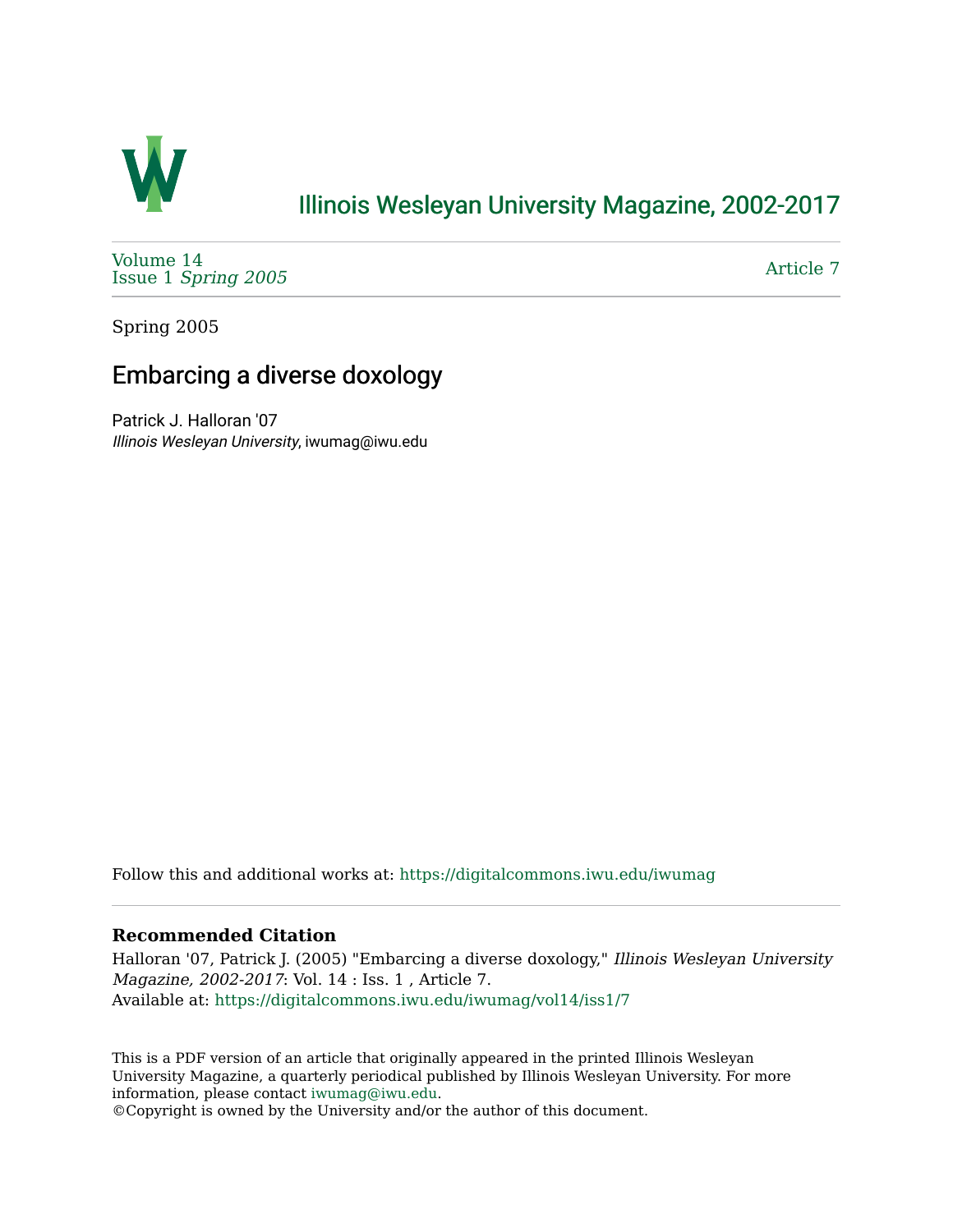## Embracing a diverse doxology

#### **Humanity's religious and cultural differences should provide cause for celebration, not bloodshed.**

### **By Patrick J. Halloran '07**

The year is 1984. Tensions in Amritsar are at a fever pitch. The black smoke from burning Gurudwaras can be seen from Delhi. After the assassination of Indira Gandhi, fear alone rules the lives of all Sikhs. Innocent children have their heads shaved, and then their throats slashed with a rusty blade. Loving mothers are raped in the streets, beaten, and then thrown away as if they were rubbish. Gentle grandfathers, revered for their kindness, are doused with petrol, and set ablaze. The perpetrators of these horrible crimes failed to see innocent children, loving mothers, and gentle grandfathers. They only saw something which was "different" from them.

The fires of 1984 were fueled with ignorance and hate. The smoke from these fires cast a symbolic shadow across the religious plurality the world had achieved. The shadows were so black, even today the global community has not escaped them. Sadly, 1984 is just one example of religious violence due to ignorance. Religious hatred has littered human existence since the dawn of recorded history. Since 1984,



"The bridge of diversity must be crossed from both directions in order for it to achieve true meaning."

religious violence has been exacerbated. 9/11, Northern Ireland, Palestine, Ayodhya. It must stop. It is now time for a new day to dawn. That day is today. It is a day in which religious diversity will not be a wall between religions; rather, it will be a bridge to better understand our diverse human existence.

I have a theory: It is inherent in our human nature to classify the world in opposites. Big, small. Happy, sad. Up, down. I believe we enjoy the daytime because we have stumbled to try to find our way in the darkness. We like firm ground because we have gotten stuck in the mud. We are fond of warmth because our teeth have chattered in a harsh winter wind. I believe I define you as much as you define me. Without you being who you are, I cannot possibly be who I am. Without the darkness, we fail to appreciate the light.

The world is a cornucopia of races, ethnicities, religions, and cultures. Such a myriad of traditions and ways of life make our planet interesting. A diverse life is one worth living. Imagine eating a dish of food, and the cookbook calls for one ingredient. Sure it would be easy to make, but would you enjoy eating it for breakfast, lunch and dinner the rest of your life? It is the combination of all the herbs, spices, meats, vegetables, and sauces that give the food its flavor. To quote the great Swami Vivekananda: "Difference is the sauce of life; it is the beauty, it is the art of everything." Diversity is the spice of life! If all the ingredients merely tolerated one another, you would get a bland, unappetizing chunk of life. Because the ingredients work well together, you get a fantastic flavor unlike any other. This unique flavor of races, cultures, ethnicities and religions can only be achieved by constructive and active engagement with those who are "different."

What exactly does "constructive and active engagement" mean? Shalom. Hola. Konnichiwa. Hello. Bonjour. Namaste. Or simply smile (it means the same in every language). These simple greetings are a good start. The mere fact that you can relate linguistically lays the groundwork for the building of the bridge between cultures. Learning the "language" of diversity introduces inter-cultural dialogue instead of idealistic monologue. Although it would be nice if all the world's problems could be solved with a simple "howdy," they cannot.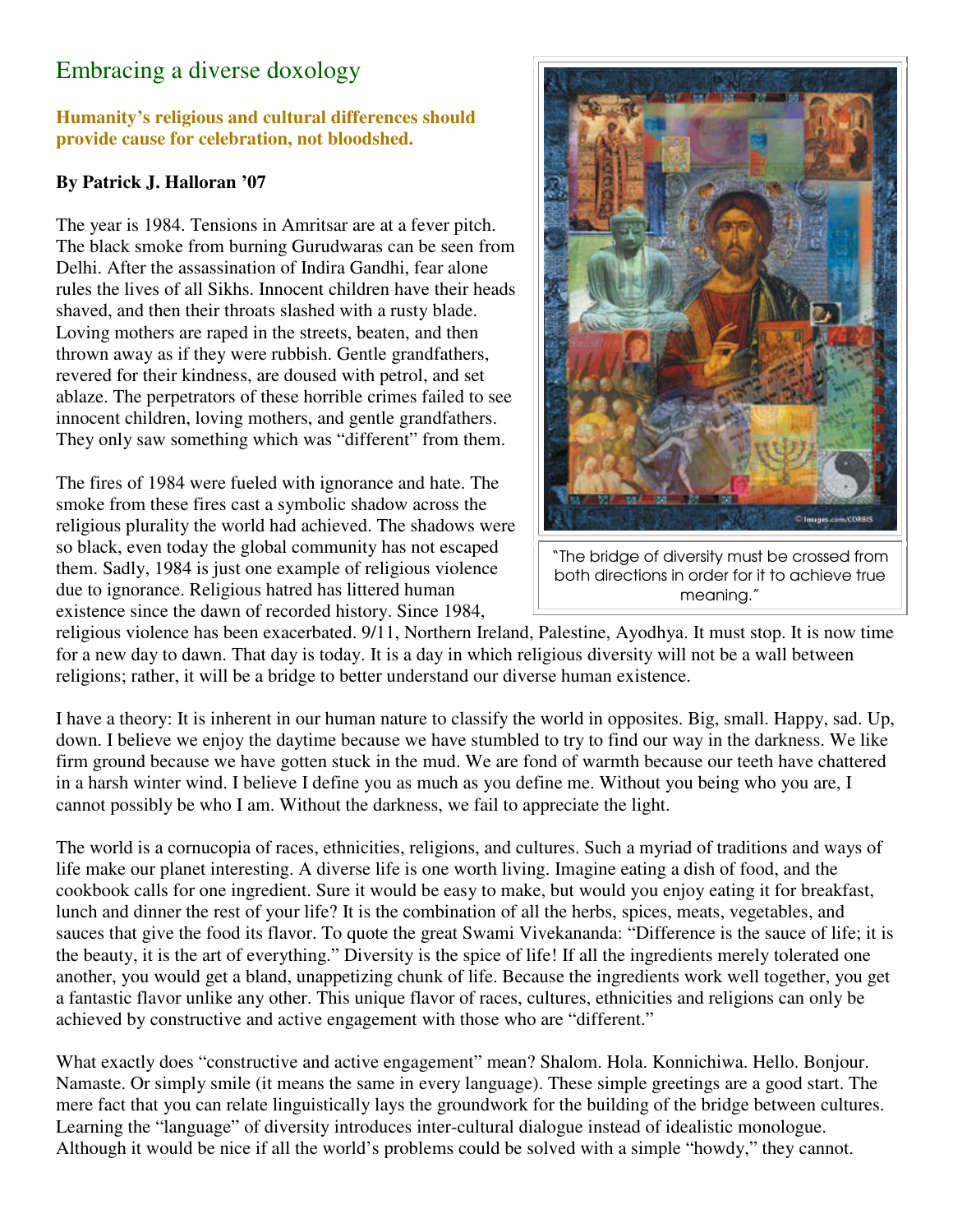Active engagement means putting yourself into a "different" person's shoes. It means going to a Christian church service, lighting firecrackers at Diwali, enjoying langar, eating a fig to break the Ramadan fast, or the most active engagement of them all, love. Love is something that is present in every religious tradition: to love another person is to see the face of God.

This active and constructive engagement is imperative to understanding two valuable things. You could call it the duality of diverse doxologies, but that is a mouthful. When you become a part of a different person's life, you recognize two things: Number 1, they are very much different than you are, and number 2, they are very much the same.

Although it sounds elementary, this dichotomy is very intriguing. For example, if I, from an Irish Catholic background, celebrate Diwali with a Hindu friend, I might see nothing analogous in the celebration itself (I can only see the Pope enjoying a "Roman candle" if it were in St. Peters). But I could recognize and appreciate the celebration's true meaning: the way families come together for the event, the joy on everyone's faces, or the basic human need for a new beginning. Realizing my friend has the same values of family and happiness makes it easier to understand the celebration. And that understanding helps me to recognize my friend as a loving, caring, individual who happens to be different from me outwardly, but who is internally similar.



Patrick Halloran '07, above, is a history/religion double major. His essay "Diverse Doxology," adapted for this article, won first prize in the Diversity Essay Contest. The competition was sponsored by the Sikh Coalition, founded 500 years ago by Guru Nanka, who wanted to encourage peace between warring Hindus and Muslims in India. Halloran plans to donate his \$1,000 prize to tsunami relief efforts. (Photo by Marc Featherly)

This intensive understanding and active engagement will change the world more than nuclear war, politicians, and money ever can. To use my previous example of 1984, it was easy to kill innocent children because they were objectified to the point where their killers could no longer see a human, only an outlet for ignorant